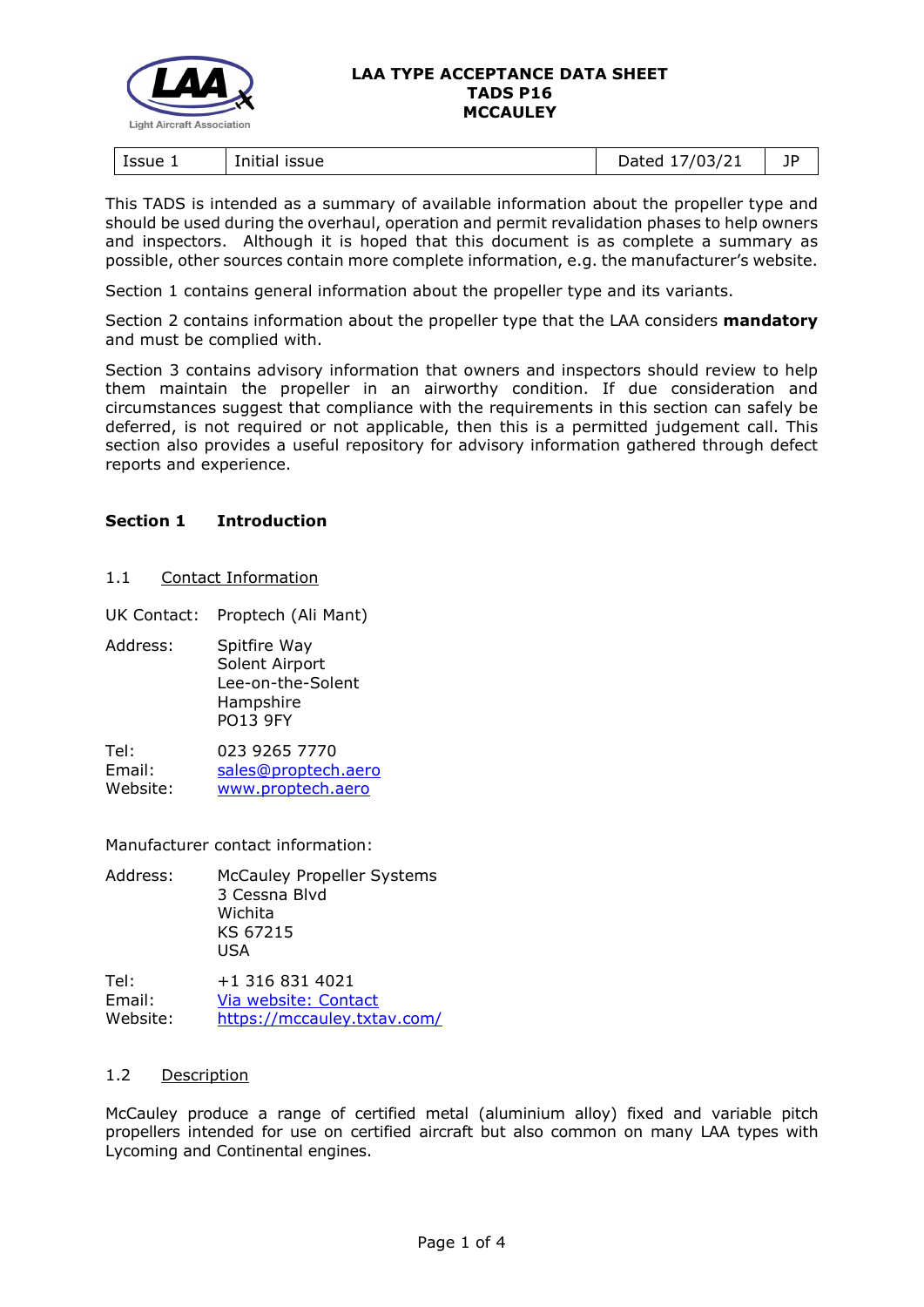

# **Section 2 Mandatory information for owners, operators and inspectors**

At all times, responsibility for the maintenance and airworthiness of an aircraft (including the propeller) rests with the owner. A condition stated on a Permit to Fly requires that: *"the aircraft shall be maintained in an airworthy condition".* 

## 2.1 Lifed Items

Inspection and lifed item information is contained in the relevant propeller Owner/Operator Information Manual.

| Reference ID   | Dated | Description                                                                                                                                                                                            |
|----------------|-------|--------------------------------------------------------------------------------------------------------------------------------------------------------------------------------------------------------|
| <b>SB137AF</b> |       | 13 Mar 13 Revised TBO for all 'threaded' C1 thru C98 model propellers                                                                                                                                  |
| MPC26 Rev 5    |       | 01 Aug 20 Aluminium Propeller Owner/Operator Information Manual,<br>includes overhaul information for 'threadless' C201 thru<br>C1105 models and fixed pitch propellers, governors and<br>accumulators |

Check the McCauley [Manuals](https://mccauley.txtav.com/en/manuals) section of their website for revisions and amendments to the above manuals.

Refer also to LAA Technical Leaflet [TL 2.31: Low-Hours Propeller Inspection Protocol \(LPIP\).](http://www.lightaircraftassociation.co.uk/engineering/TechnicalLeaflets/Operating%20An%20Aircraft/TL%202.31%20LPIP.pdf)

### 2.2 Operator's Manuals

Where possible, the manuals describing setup, operation and maintenance procedures for the propeller should be obtained from the manufacturer or importer and retained with the aircraft's records.

The McCauley [Manuals](https://mccauley.txtav.com/en/manuals) section of their website provides access to the Owner/Operator Information manuals.

| Reference ID | Dated | Description                                                                                 |
|--------------|-------|---------------------------------------------------------------------------------------------|
| MPC26 Rev 5  |       | 01 Aug 20 Aluminum Propeller Owner/Operator Information Manual                              |
| MPC27 Rev 1  |       | 09 Jan 17 Constant Speed Composite Propeller Owner/Operator<br><b>Information Manual</b>    |
| MPC28 Rev 1  |       | 07 Mar 11 1L100 composite fixed pitch propeller Owner/Operator<br><b>Information Manual</b> |

#### 2.3 Maintenance Schedule

Installation, operation and owner's manuals including maintenance information are available for download from the McCauley [Manuals](https://mccauley.txtav.com/en/manuals) section of their website.

| Reference ID | Dated     | Description                                                                              |
|--------------|-----------|------------------------------------------------------------------------------------------|
| MPC26 Rev 5  |           | 01 Aug 20 Aluminum Propeller Owner/Operator Information Manual                           |
| MPC27 Rev 1  |           | 09 Jan 17 Constant Speed Composite Propeller Owner/Operator<br><b>Information Manual</b> |
| MPC28 Rev 1  | 07 Mar 11 | 1L100 composite fixed pitch propeller Owner/Operator<br><b>Information Manual</b>        |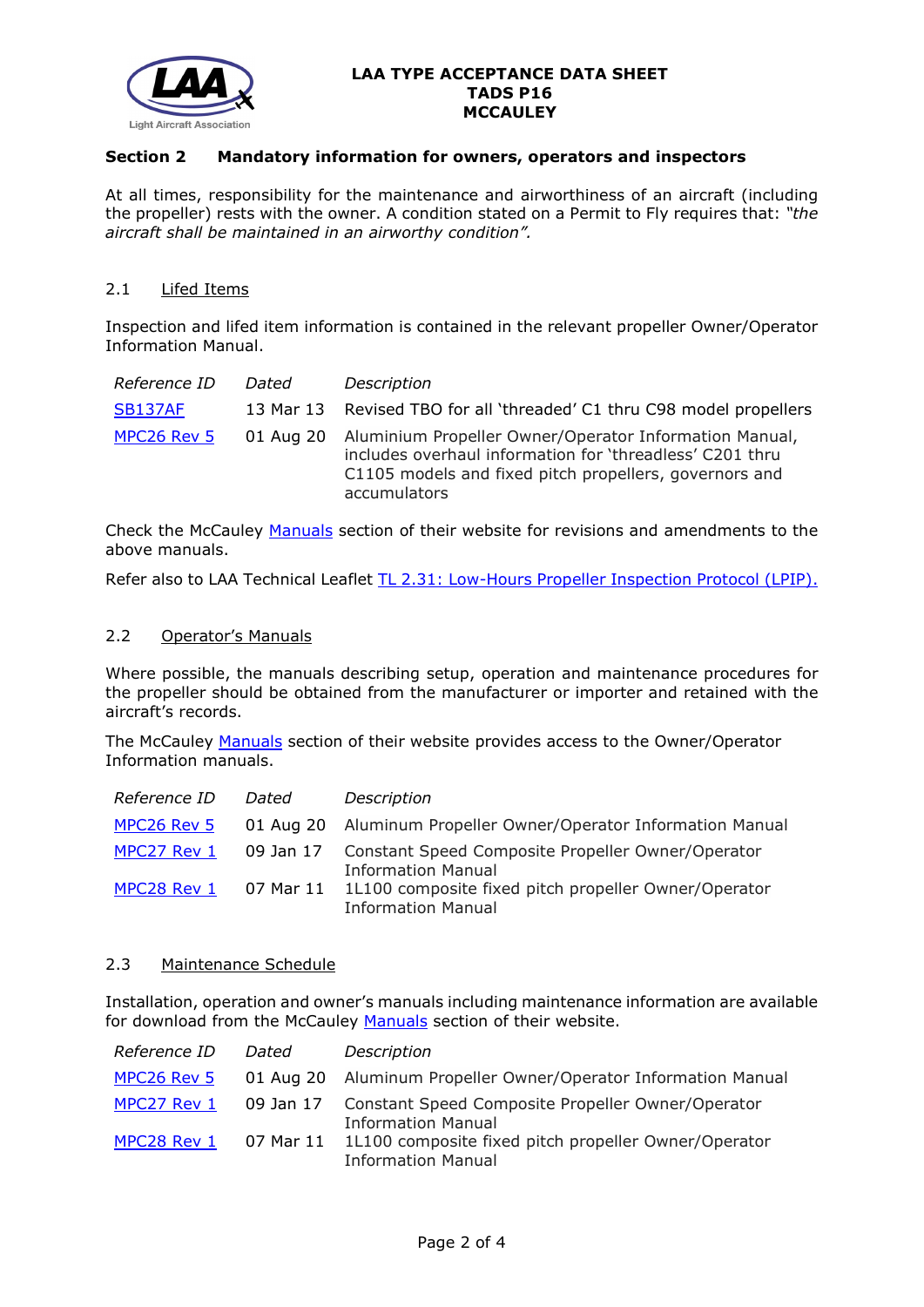

Propellers fitted to LAA administered aircraft that are maintained either in accordance with the manufacturer's maintenance schedule, the CAA Light Aircraft Maintenance Schedule (LAMS) [CAP 411](http://www.caa.co.uk/CAP411) or the LAA Generic Maintenance Schedule, further details of which can be found in LAA Technical Leaflet [TL 2.19: The LAA Generic Maintenance Schedule.](http://www.lightaircraftassociation.co.uk/engineering/TechnicalLeaflets/Operating%20An%20Aircraft/TL%202.19%20The%20LAA%20Generic%20Maintenance%20Schedule.pdf) Note: The CAA and LAA produced maintenance schedules were originally written around the maintenance requirements of aircraft fitted with traditional aircraft engines and propellers.

Some aircraft may have mandated maintenance requirements and/or schedules which are stated on the aircraft's Operating Limitations document and these must be followed.

More information on maintenance schedules can be found in the [Aircraft Maintenance](http://www.lightaircraftassociation.co.uk/engineering/Maintenance/Aircraft_Maintenance.html) section of the LAA website.

Variable pitch propellers require a dedicated log book. Log books can be purchased from the [LAA Online Shop.](https://services.lightaircraftassociation.co.uk/catalog/265)

## 2.4 Airworthiness Directives

There are a number of model-specific Airworthiness Directives issued by the FAA for McCauley Propellers.

Check the [FAA AD Library](https://rgl.faa.gov/Regulatory_and_Guidance_Library/rgAD.nsf/Frameset?OpenPage) for current applicable ADs issued by propeller model.

### 2.5 Mandatory Permit Directives

No type-specific MPDs at this time.

Check CAA [CAP 661](http://www.caa.co.uk/cap661) which lists MPDs issued before 31 January 2012 and is no longer being updated.

The CAA now provides links to MPDs issued after 31 January 2012 on the [CAA MPD Listing](http://publicapps.caa.co.uk/modalapplication.aspx?appid=11&mode=list&type=sercat&id=55) page of their website.

The LAA website should be checked for MPDs that are non-type specific in LAA Technical Leaflet [TL 2.22: Non-Type Specific MPDs.](http://www.lightaircraftassociation.co.uk/engineering/TechnicalLeaflets/Operating%20An%20Aircraft/TL%202.22%20non-type%20specific%20MPDs.pdf)

## 2.6 CAA Mandatory Requirements for Airworthiness CAP747 and Civil Aircraft Airworthiness Information and Procedures (CAAIP) CAP562

No type specific requirements or information at this time.

CAA publications [CAP 747](http://www.caa.co.uk/CAP747) and [CAP 562](http://www.caa.co.uk/CAP562) contain information that may be relevant to LAA administered aircraft and should be checked for applicability.

In particular, refer to [CAP 747](http://www.caa.co.uk/CAP747) Generic Requirement GR No. 17 which concerns the maintenance requirements for variable pitch propellers installed on aircraft holding a UK Certificate of Airworthiness but may also be pertinent to LAA administered aircraft.

## 2.7 LAA Required Modifications (including LAA issued AILs, SBs, etc)

No type specific required modifications at this time.